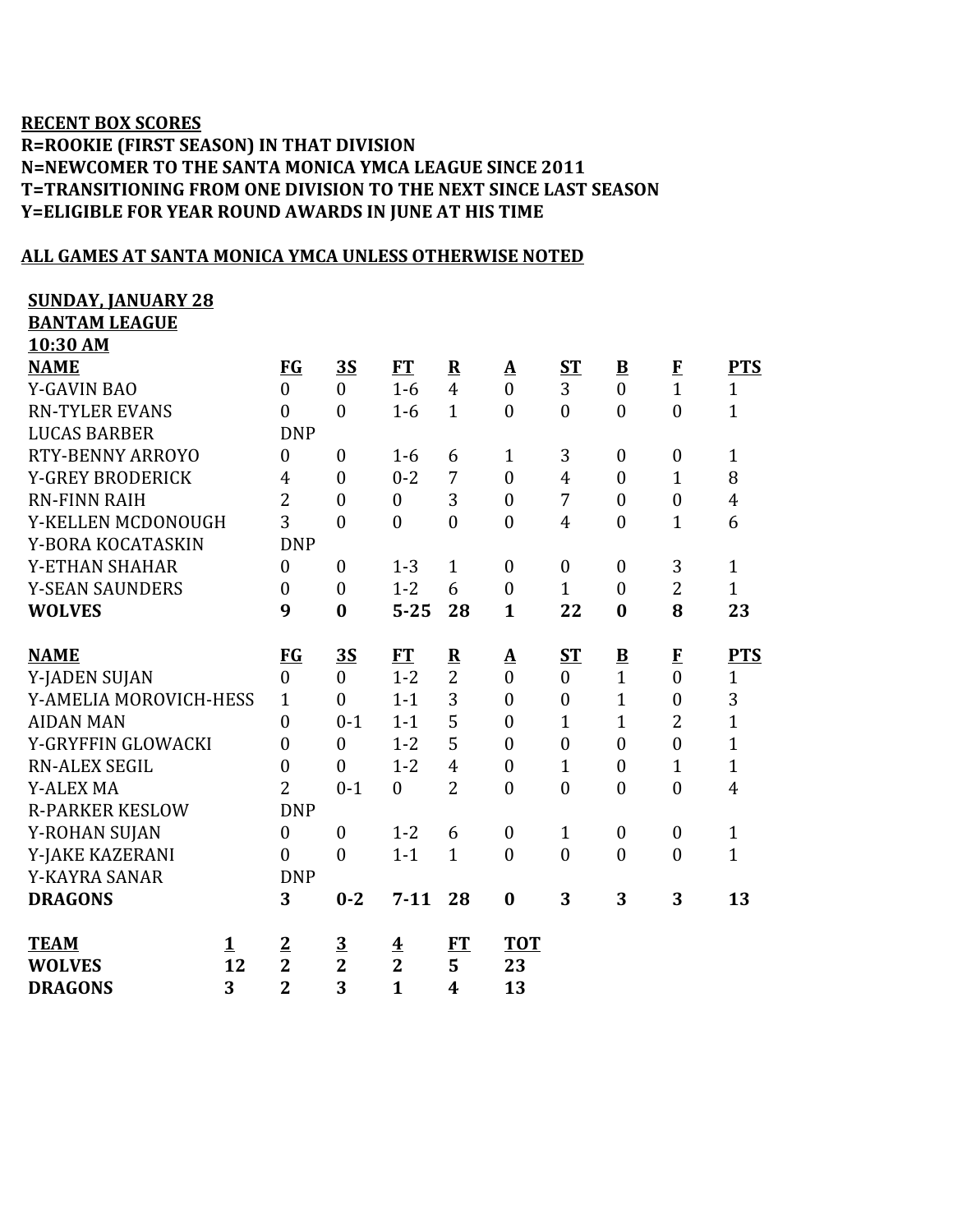| 11:40 AM                 |                         |                  |                         |                         |                  |                          |                  |                         |                  |                |
|--------------------------|-------------------------|------------------|-------------------------|-------------------------|------------------|--------------------------|------------------|-------------------------|------------------|----------------|
| <b>NAME</b>              |                         | <b>FG</b>        | <u>3S</u>               | FT                      | ${\bf R}$        | $\mathbf{\underline{A}}$ | <b>ST</b>        | ${\bf B}$               | $\bf{F}$         | <b>PTS</b>     |
| RN-JULIAN WEINERMAN      |                         | <b>DNP</b>       |                         |                         |                  |                          |                  |                         |                  |                |
| <b>R-LANDON BROIHIER</b> |                         | $\boldsymbol{0}$ | $\overline{0}$          | $1 - 2$                 | 2                | $\boldsymbol{0}$         | $\mathbf{1}$     | $\boldsymbol{0}$        | $\mathbf{1}$     | 1              |
| RTY-AYSU AGHAYEVA        |                         | $\boldsymbol{0}$ | $\boldsymbol{0}$        | $1 - 2$                 | $\overline{2}$   | $\boldsymbol{0}$         | $\boldsymbol{0}$ | $\boldsymbol{0}$        | $\boldsymbol{0}$ | $\mathbf{1}$   |
| Y-ELIOT MAMEDOV          |                         | $\overline{0}$   | $\boldsymbol{0}$        | $1-4$                   | $\overline{4}$   | $\boldsymbol{0}$         | $\boldsymbol{0}$ | $\boldsymbol{0}$        | $\mathbf{1}$     | $\mathbf{1}$   |
| <b>R-HARRY TITLE</b>     |                         | $\overline{0}$   | $\theta$                | $1 - 2$                 | $\boldsymbol{0}$ | $\boldsymbol{0}$         | $\boldsymbol{0}$ | $\boldsymbol{0}$        | $\boldsymbol{0}$ | $\mathbf{1}$   |
| Y-GUY SIKORA             |                         | $\boldsymbol{0}$ | $\overline{0}$          | $1 - 2$                 | $\overline{4}$   | $\overline{0}$           | $\mathbf{1}$     | $\mathbf{1}$            | $\mathbf{1}$     | $\overline{1}$ |
| Y-MOSES DEBENNING        |                         | $\boldsymbol{0}$ | $\boldsymbol{0}$        | $1 - 3$                 | $\overline{2}$   | $\boldsymbol{0}$         | $\boldsymbol{0}$ | $\boldsymbol{0}$        | $\mathbf{1}$     | $\mathbf{1}$   |
| <b>Y-RYAN SCHUSTER</b>   |                         | 3                | $\overline{0}$          | $\boldsymbol{0}$        | 8                | $\boldsymbol{0}$         | $\mathbf{1}$     | $\mathbf{1}$            | $\overline{2}$   | 6              |
| Y-JACE O'BRIEN           |                         | 3                | $\overline{0}$          | $1 - 3$                 | 6                | $\boldsymbol{0}$         | 3                | $\overline{2}$          | 1                | 7              |
| <b>Y-BEN FELSON</b>      |                         | $\boldsymbol{0}$ | $\boldsymbol{0}$        | $1-6$                   | 3                | $\mathbf{1}$             | $\mathbf{1}$     | $\boldsymbol{0}$        | $\mathbf{1}$     | $\mathbf{1}$   |
| <b>STARS</b>             |                         | 6                | $\bf{0}$                | $8 - 24$                | 31               | $\mathbf{1}$             | 7                | 4                       | 8                | 20             |
| <b>NAME</b>              |                         | $FG$             | <u>3S</u>               | FT                      | ${\bf R}$        | $\mathbf A$              | $S_{\rm T}$      | $\overline{\mathbf{B}}$ | $\bf{F}$         | <b>PTS</b>     |
| RTY-ETHAN KASHANIAN      |                         | <b>DNP</b>       |                         |                         |                  |                          |                  |                         |                  |                |
| Y-AARAV ASNANI           |                         | $\boldsymbol{0}$ | $\boldsymbol{0}$        | $1-6$                   | $\overline{2}$   | $\boldsymbol{0}$         | $\boldsymbol{0}$ | $\boldsymbol{0}$        | $\boldsymbol{0}$ | $\mathbf{1}$   |
| <b>RN-MAX WILSON</b>     |                         | <b>DNP</b>       |                         |                         |                  |                          |                  |                         |                  |                |
| Y-NOAH MCLAURIN          |                         | $\boldsymbol{0}$ | $\theta$                | $1 - 1$                 | 6                | 2                        | 3                | $\boldsymbol{0}$        | $\mathbf{1}$     | 1              |
| <b>RN-SAUL SENE</b>      |                         | $\boldsymbol{0}$ | $\boldsymbol{0}$        | $1 - 3$                 | 11               | $\boldsymbol{0}$         | $\mathbf{1}$     | $\mathbf{1}$            | $\overline{4}$   | $\mathbf{1}$   |
| <b>Y-RYAN CHAMBERS</b>   |                         | $\boldsymbol{0}$ | $2 - 7$                 | $\boldsymbol{0}$        | 3                | $\boldsymbol{0}$         | $\boldsymbol{0}$ | $\boldsymbol{0}$        | 2                | 6              |
| Y-ANTONIO RODRIGUEZ      |                         | $\overline{0}$   | $\boldsymbol{0}$        | $1-4$                   | $\mathbf{1}$     | $\overline{0}$           | $\mathbf{1}$     | $\mathbf{1}$            | $\overline{2}$   | $\mathbf{1}$   |
| <b>RN-LEO EASTWOOD</b>   |                         | <b>DNP</b>       |                         |                         |                  |                          |                  |                         |                  |                |
| RTY-JOSEPH ZAK           |                         | 0                | $\boldsymbol{0}$        | $1 - 3$                 | $\overline{4}$   | $\boldsymbol{0}$         | $\mathbf{1}$     | 2                       | $\mathbf{1}$     | $\mathbf{1}$   |
| RN-LUCA GHERMEZIAN       |                         | <b>DNP</b>       |                         |                         |                  |                          |                  |                         |                  |                |
| <b>ROCKETS</b>           |                         | $\bf{0}$         | $2 - 7$                 | $5 - 17$                | 27               | $\mathbf{2}$             | 6                | 4                       | 10               | 11             |
| <b>TEAM</b>              | <u>1</u>                | $\overline{2}$   | $\overline{\mathbf{3}}$ | $\overline{\mathbf{4}}$ | FT               | <b>TOT</b>               |                  |                         |                  |                |
| <b>STARS</b>             | $\overline{\mathbf{4}}$ | $\overline{2}$   | 5                       | 3                       | 6                | 20                       |                  |                         |                  |                |
| <b>ROCKETS</b>           | 6                       | $\bf{0}$         | $\boldsymbol{0}$        | $\bf{0}$                | 5                | 11                       |                  |                         |                  |                |
| 12:50 PM                 |                         |                  |                         |                         |                  |                          |                  |                         |                  |                |
| <b>NAME</b>              |                         | <b>FG</b>        | <u>3S</u>               | FT                      | ${\bf R}$        | $\mathbf A$              | <b>ST</b>        | $\overline{\mathbf{B}}$ | $\mathbf{F}$     | <b>PTS</b>     |
| Y-KADEN FRIEDMAN         |                         | $\overline{2}$   | $\boldsymbol{0}$        | $\mathbf{0}$            | 6                | $\mathbf{0}$             | $\overline{4}$   | $\boldsymbol{0}$        | $\mathbf{0}$     | $\overline{4}$ |
| <b>Y-MAX LEWIS</b>       |                         | $\mathbf{1}$     | $\boldsymbol{0}$        | $\mathbf{0}$            | 5                | $\boldsymbol{0}$         | 2                | $\boldsymbol{0}$        | $\boldsymbol{0}$ | $\overline{2}$ |
| <b>Y-ARCHER AGUILAR</b>  |                         | $\overline{1}$   | $\overline{0}$          | $\mathbf{0}$            | $\mathbf{1}$     | $\mathbf{1}$             | $\boldsymbol{0}$ | $\mathbf{1}$            | $\boldsymbol{0}$ | $\overline{2}$ |
| Y-COOPER KUN             |                         | $\mathbf{1}$     | $\overline{0}$          | $\boldsymbol{0}$        | $\overline{4}$   | $\boldsymbol{0}$         | 3                | $\boldsymbol{0}$        | $\overline{2}$   | $\overline{2}$ |
| <b>Y-CASSIUS TAYLOR</b>  |                         | $\overline{0}$   | $\overline{0}$          | $1-6$                   | 3                | $\mathbf{0}$             | $\mathbf{1}$     | $\mathbf{1}$            | $\mathbf{0}$     | $\mathbf{1}$   |
| <b>RN-AUBREY NASSON</b>  |                         | <b>DNP</b>       |                         |                         |                  |                          |                  |                         |                  |                |
| Y-LIAM MULHOLLAND        |                         | $\boldsymbol{0}$ | $\theta$                | $1 - 5$                 | $\overline{2}$   | $\mathbf{0}$             | $\boldsymbol{0}$ | $\boldsymbol{0}$        | $\mathbf{0}$     | $\mathbf{1}$   |
| <b>ATOBEK NASIMOV</b>    |                         | 0                | $\boldsymbol{0}$        | $1 - 1$                 | 8                | $\boldsymbol{0}$         | $\boldsymbol{0}$ | $\boldsymbol{0}$        | $\boldsymbol{0}$ | $\mathbf{1}$   |
| <b>RN-LUKE HILL</b>      |                         | 1                | $\boldsymbol{0}$        | $\mathbf{0}$            | 5                | $\boldsymbol{0}$         | $\overline{0}$   | $\boldsymbol{0}$        | $\boldsymbol{0}$ | $\overline{2}$ |
| <b>RONAN HILL</b>        |                         | $\boldsymbol{0}$ | $\theta$                | $1 - 2$                 | $\overline{4}$   | $\mathbf{0}$             | $\overline{2}$   | $\mathbf{1}$            | $\boldsymbol{0}$ | $\mathbf{1}$   |
| <b>JAGUARS</b>           |                         | 6                | $\boldsymbol{0}$        | $4 - 14$                | 38               | $\mathbf{1}$             | 12               | 3                       | $\overline{2}$   | 16             |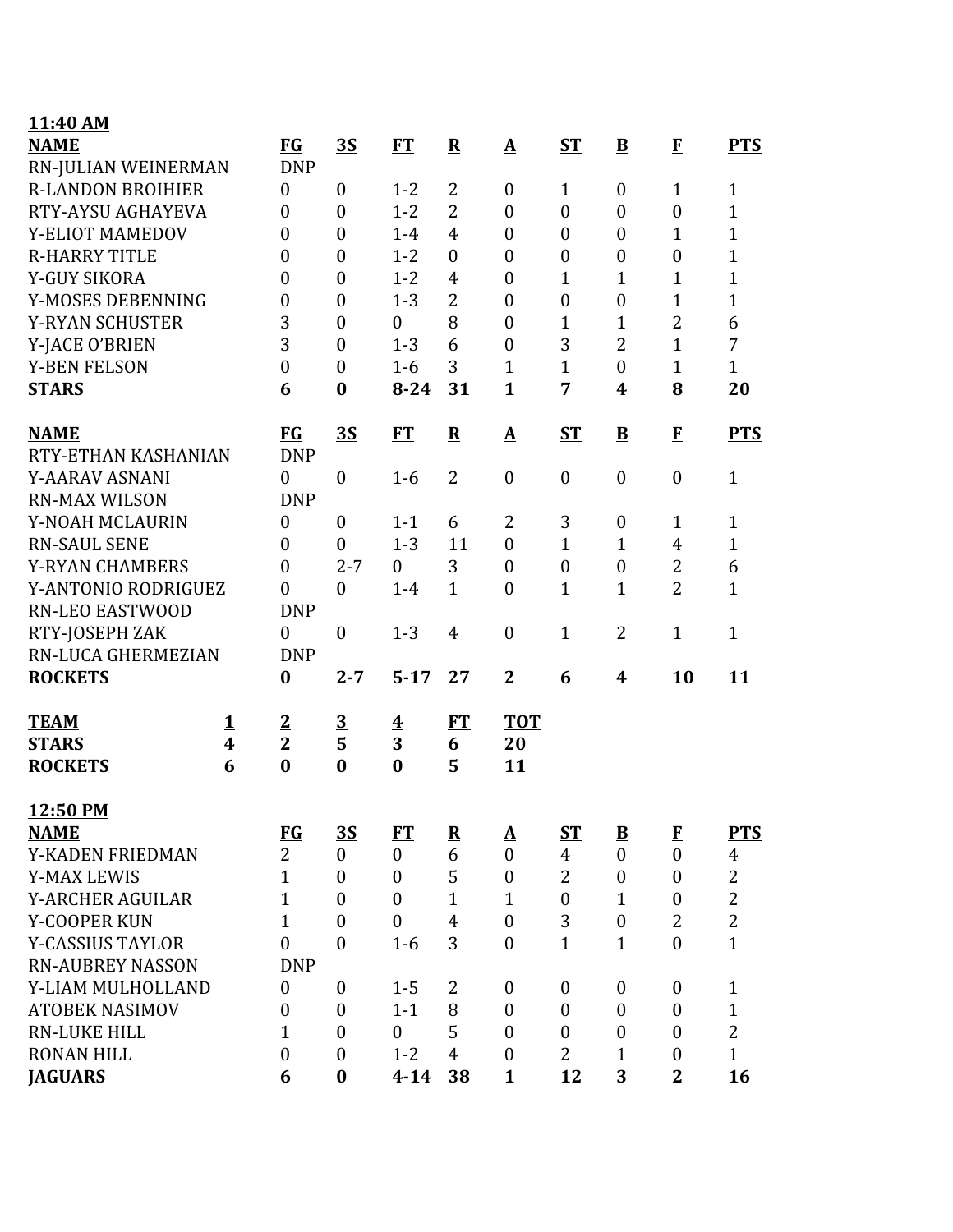| <b>NAME</b>              |                | $FG$             | <u>35</u>            | <b>FT</b>               | $\overline{\mathbf{R}}$ | <u>A</u>         | <u>ST</u>        | $\overline{\mathbf{B}}$  | $\bf{F}$         | <b>PTS</b>                       |
|--------------------------|----------------|------------------|----------------------|-------------------------|-------------------------|------------------|------------------|--------------------------|------------------|----------------------------------|
| Y-ASHER ZACZEPINSKI      |                | $\overline{0}$   | $\boldsymbol{0}$     | $1 - 3$                 | $\overline{2}$          | $\boldsymbol{0}$ | $\overline{4}$   | $\boldsymbol{0}$         | $\boldsymbol{0}$ | 1                                |
| Y-ISABELLA V. BILDERBEEK |                | $\boldsymbol{0}$ | $\boldsymbol{0}$     | $2 - 2$                 | 3                       | $\mathbf{0}$     | $\boldsymbol{0}$ | $\boldsymbol{0}$         | $\boldsymbol{0}$ | $\overline{2}$                   |
| Y-BEN VAN BILDERBEEK     |                | $\overline{2}$   | $\boldsymbol{0}$     | $\boldsymbol{0}$        | 21                      | $\boldsymbol{0}$ | 6                | $\boldsymbol{0}$         | 2                | $\overline{4}$                   |
| Y-MARKO ZELENOVIC        |                | $\overline{0}$   | $\overline{0}$       | $1 - 2$                 | 2                       | $\boldsymbol{0}$ | 3                | $\mathbf{1}$             | $\boldsymbol{0}$ | $\mathbf{1}$                     |
| Y-MACY ZELENOVIC         |                |                  | DNP-INJURED-ATTENDED |                         |                         |                  |                  |                          |                  |                                  |
| Y-ARI CANDELA            |                | $\boldsymbol{0}$ | $\boldsymbol{0}$     | $1 - 1$                 | 7                       | $\boldsymbol{0}$ | $\boldsymbol{0}$ | $\boldsymbol{0}$         | $\boldsymbol{0}$ | $\mathbf{1}$                     |
| Y-KYOKO BERNET-MILLAN    |                | $\boldsymbol{0}$ | $\boldsymbol{0}$     | $1 - 2$                 | $\mathbf{1}$            | $\boldsymbol{0}$ | $\boldsymbol{0}$ | $\boldsymbol{0}$         | $\boldsymbol{0}$ | $\mathbf{1}$                     |
| <b>Y-BEN STEELMAN</b>    |                | $\overline{0}$   | $\boldsymbol{0}$     | $1 - 1$                 | 3                       | $\boldsymbol{0}$ | $\boldsymbol{0}$ | $\boldsymbol{0}$         | $\boldsymbol{0}$ | 1                                |
| Y-IVAN GATYNYA           |                |                  | $\boldsymbol{0}$     | $\boldsymbol{0}$        | $1 - 2$                 | $\mathbf{1}$     | $\boldsymbol{0}$ | 0                        | $\boldsymbol{0}$ | $\boldsymbol{0}$<br>$\mathbf{1}$ |
| Y-RIVER ZELENOVIC        |                | $\boldsymbol{0}$ | $\boldsymbol{0}$     | $1 - 2$                 | 2                       | $\mathbf{0}$     | $\boldsymbol{0}$ | $\boldsymbol{0}$         | $\boldsymbol{0}$ | $\mathbf{1}$                     |
| <b>SCORPIONS</b>         |                | $\overline{2}$   | $\bf{0}$             | $9 - 15$                | 42                      | $\bf{0}$         | 13               | $\overline{\mathbf{2}}$  | $\mathbf{2}$     | 13                               |
|                          |                |                  |                      |                         |                         |                  |                  |                          |                  |                                  |
| <b>TEAM</b>              | <u>1</u>       | $\overline{2}$   | $\overline{3}$       | $\overline{\mathbf{4}}$ | <u>FT</u>               | <b>TOT</b>       |                  |                          |                  |                                  |
| <b>JAGUARS</b>           | $\overline{2}$ | $\boldsymbol{4}$ | $\overline{2}$       | $\boldsymbol{4}$        | 4                       | 16               |                  |                          |                  |                                  |
| <b>SCORPIONS</b>         | $\overline{2}$ | $\overline{2}$   | $\overline{2}$       | $\bf{0}$                | 7                       | 13               |                  |                          |                  |                                  |
| 2:00 PM                  |                |                  |                      |                         |                         |                  |                  |                          |                  |                                  |
| <b>NAME</b>              |                | $FG$             | <u>35</u>            | <u>FT</u>               | ${\bf R}$               | <u>A</u>         | <u>ST</u>        | $\overline{\mathbf{B}}$  | $\mathbf{F}$     | <u>PTS</u>                       |
| RTY-JAMES COOK           |                | $\mathbf{1}$     | $\overline{0}$       | $\overline{0}$          | $\overline{0}$          | $\mathbf{0}$     | $\mathbf{1}$     | $\boldsymbol{0}$         | $\overline{1}$   | $\overline{2}$                   |
| RN-TRAJAN BOOKER         |                | 0                | $\boldsymbol{0}$     | $1-6$                   | $\overline{2}$          | $\boldsymbol{0}$ | 2                | $\mathbf{1}$             | $\mathbf{1}$     | $\mathbf{1}$                     |
| Y-LEO MOONEY             |                | $\overline{2}$   | $\boldsymbol{0}$     | $\boldsymbol{0}$        | 10                      | 3                | 5                | $\boldsymbol{0}$         | $\overline{2}$   | $\overline{4}$                   |
| <b>JACK PHELAN</b>       |                | $\overline{0}$   | $\mathbf{0}$         | $1 - 8$                 | 3                       | $\mathbf{0}$     | $\boldsymbol{0}$ | $\boldsymbol{0}$         | $\mathbf{1}$     | $\mathbf{1}$                     |
| <b>Y-CHARLIE MILES</b>   |                | <b>DNP</b>       |                      |                         |                         |                  |                  |                          |                  |                                  |
| <b>Y-ROWAN BOOHER</b>    |                | 3                | $\boldsymbol{0}$     | $0 - 2$                 | 6                       | $\boldsymbol{0}$ | $\mathbf{1}$     | $\boldsymbol{0}$         | $\boldsymbol{0}$ | 6                                |
| RTY-ANNIKA COOK          |                | $\overline{0}$   | $\boldsymbol{0}$     | $1 - 2$                 | $\mathbf{1}$            | $\boldsymbol{0}$ | $\boldsymbol{0}$ | $\boldsymbol{0}$         | $\boldsymbol{0}$ | $\mathbf{1}$                     |
| <b>RN-RYKER DEEGE</b>    |                | $\overline{0}$   | $\boldsymbol{0}$     | $1-6$                   | $\mathbf{1}$            | 1                | $\boldsymbol{0}$ | $\boldsymbol{0}$         | $\boldsymbol{0}$ | $\mathbf 1$                      |
| Y-T.J. TURNER            |                | $\boldsymbol{0}$ | $\boldsymbol{0}$     | $1 - 6$                 | 12                      | $\mathbf{0}$     | $\mathbf{1}$     | $\mathbf{1}$             | 3                | $\mathbf{1}$                     |
| Y-KAHLO LEMOND           |                | 0                | 0                    | $1-6$                   | $\boldsymbol{0}$        | $\boldsymbol{0}$ | $\mathbf{1}$     | $\boldsymbol{0}$         | 0                | $\mathbf 1$                      |
| <b>FOXES</b>             |                | 6                | $\boldsymbol{0}$     | $6 - 36$                | 35                      | $\boldsymbol{4}$ | 11               | $\mathbf 2$              | 8                | 18                               |
| <b>NAME</b>              |                | $FG$             | <u>35</u>            | FT                      | $\mathbf{R}$            | $\mathbf{A}$     | $ST$             | $\underline{\mathbf{B}}$ | $\bf{F}$         | <b>PTS</b>                       |
| <b>RTY-AIDEN LIN</b>     |                | $\boldsymbol{0}$ | $\overline{0}$       | $1 - 3$                 | $\overline{4}$          | $\mathbf{0}$     | $\mathbf{1}$     | $\overline{0}$           | $\overline{0}$   | $\mathbf{1}$                     |
| <b>Y-AHSER ENG</b>       |                | 1                | $0 - 1$              | $0 - 2$                 | $\overline{4}$          | $\boldsymbol{0}$ | $\boldsymbol{0}$ | $\boldsymbol{0}$         | $\boldsymbol{0}$ | 2                                |
| <b>RN-MATEO POLSTER</b>  |                | $\overline{0}$   | $0 - 1$              | $1 - 1$                 | 3                       | $\boldsymbol{0}$ | $\boldsymbol{0}$ | $\boldsymbol{0}$         | $\overline{4}$   | $\overline{2}$                   |
| Y-PARKER CAPPICCILLE     |                | $\boldsymbol{0}$ | $\boldsymbol{0}$     | $2 - 4$                 | 8                       | $\overline{2}$   | $\overline{2}$   | $\overline{2}$           | $\boldsymbol{0}$ | $\overline{2}$                   |
| <b>Y-OSCAR HUGHES</b>    |                | 0                | $\boldsymbol{0}$     | $1-6$                   | $\overline{2}$          | $\boldsymbol{0}$ | $\mathbf 1$      | $\boldsymbol{0}$         | $\boldsymbol{0}$ | $\mathbf{1}$                     |
| Y-MAX BARACY             |                | 0                | $\boldsymbol{0}$     | $1 - 1$                 | $\theta$                | $\mathbf{0}$     | $\overline{2}$   | $\boldsymbol{0}$         | $\overline{2}$   | $\mathbf{1}$                     |
| <b>R-BENJAMIN CANTOR</b> |                | 0                | $\mathbf{0}$         | $1 - 2$                 | $\mathbf{1}$            | $\mathbf{0}$     | $\overline{2}$   | $\boldsymbol{0}$         | $\mathbf{0}$     | $\mathbf{1}$                     |
| Y-DAGMAWI AYELE          |                | 0                | $\boldsymbol{0}$     | $1-6$                   | 11                      | $\boldsymbol{0}$ | $\boldsymbol{0}$ | $\boldsymbol{0}$         | $\boldsymbol{0}$ | $\mathbf{1}$                     |
| Y-MOHAMED JAHROMI        |                | $\mathbf{1}$     | $\boldsymbol{0}$     | $\boldsymbol{0}$        | $\overline{4}$          | $\boldsymbol{0}$ | $\mathbf{1}$     | $\boldsymbol{0}$         | $\boldsymbol{0}$ | $\overline{2}$                   |
| <b>TYPHOON</b>           |                | $\overline{2}$   | $0 - 2$              | $8 - 25$                | 37                      | $\overline{2}$   | 10               | $\overline{2}$           | 6                | 12                               |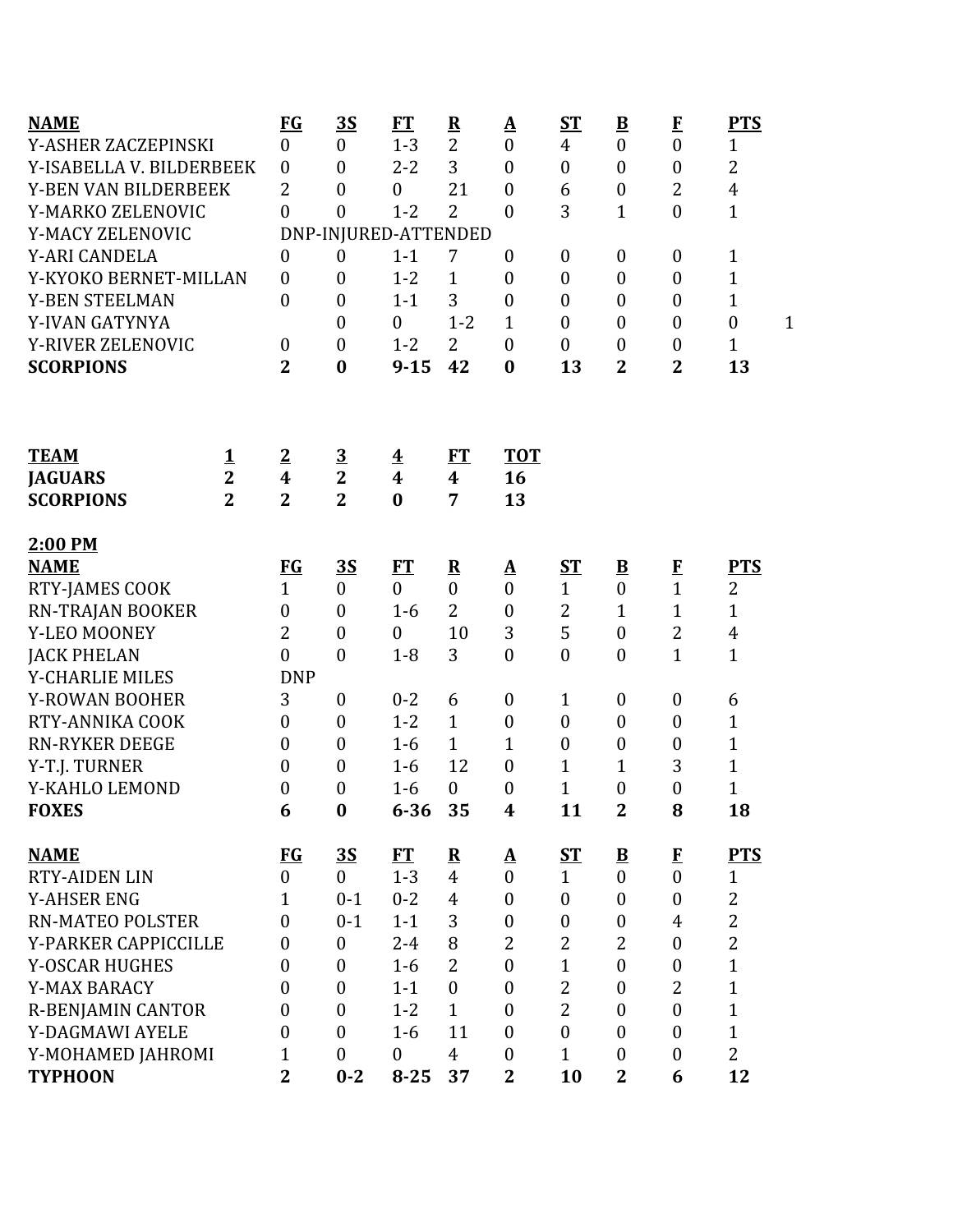| <b>TEAM</b><br><b>FOXES</b><br><b>TYPHOON</b>                                                                                                                                                                                                                                                           | <u>1</u><br>$\bf{0}$<br>$\bf{0}$ | $\overline{2}$<br>4<br>$\overline{2}$ | $\overline{3}$<br>$\overline{2}$<br>$\boldsymbol{0}$ | $\overline{\textbf{4}}$<br>6<br>5 | <b>FT</b><br>6<br>5 | <b>TOT</b><br>18<br>12 |           |              |             |            |  |
|---------------------------------------------------------------------------------------------------------------------------------------------------------------------------------------------------------------------------------------------------------------------------------------------------------|----------------------------------|---------------------------------------|------------------------------------------------------|-----------------------------------|---------------------|------------------------|-----------|--------------|-------------|------------|--|
| THE FOLLOWING GAMES WERE POSTPONED DUE TO UNHEALTHY AIR QUALITY INSIDE AND FORCING<br><b>CLOSURE OF THE YMCA</b>                                                                                                                                                                                        |                                  |                                       |                                                      |                                   |                     |                        |           |              |             |            |  |
| <b>ROOKIE LEAGUE</b><br>3:10 PM-POSTPONED TO SUNDAY FEB 4 AT 10:30 AM                                                                                                                                                                                                                                   |                                  |                                       |                                                      |                                   |                     |                        |           |              |             |            |  |
| <b>ROOKIE LEAGUE</b><br><b>NAME</b><br>Y-MICHAEL MIKHAIL<br><b>GEORGIA ROLPH</b><br><b>SADIE STIEHM</b><br><b>Y-LIAM PARR</b><br><b>RN-AVERIE GRIMM</b><br><b>Y-HENRY BROWN</b><br><b>RN-SHAI PAINTER</b><br><b>RN-AIDEN HARVEY</b><br><b>RN-AUSTIN O'BRIEN</b><br><b>Y-ETHAN PAGES</b><br><b>BULLS</b> |                                  | $FG$                                  | 3S                                                   | ET                                | ${\bf R}$           | $\mathbf{\Delta}$      | <b>ST</b> | $\mathbf{B}$ | $\mathbf F$ | <b>PTS</b> |  |
| <b>NAME</b><br><b>RN-SPENCER NELSON</b><br>Y-NOAH BEROUKHIM<br>RN-LOGAN CAPPICCILLE<br><b>Y-LARA MASOOD</b><br>RN-TARA GOHILL<br>Y-MISHA LAKHANI<br><b>RN-MILES BOELKE</b><br><b>RN-CONNOR ROMAN</b><br><b>Y-AXEL TRUSSLER</b><br>Y-JENSON MONTAGUE<br><b>VIKINGS</b>                                   |                                  | <b>FG</b>                             | <b>3S</b>                                            | FT                                | ${\bf R}$           | $\mathbf{\Delta}$      | <b>ST</b> | $\mathbf{B}$ | $\bf{F}$    | <b>PTS</b> |  |
| <b>TEAM</b><br><b>BULLS</b><br><b>VIKINGS</b>                                                                                                                                                                                                                                                           | $\mathbf{1}$                     | $\overline{2}$                        | $\overline{3}$                                       | $\overline{\textbf{4}}$           | FT                  | <b>TOT</b>             |           |              |             |            |  |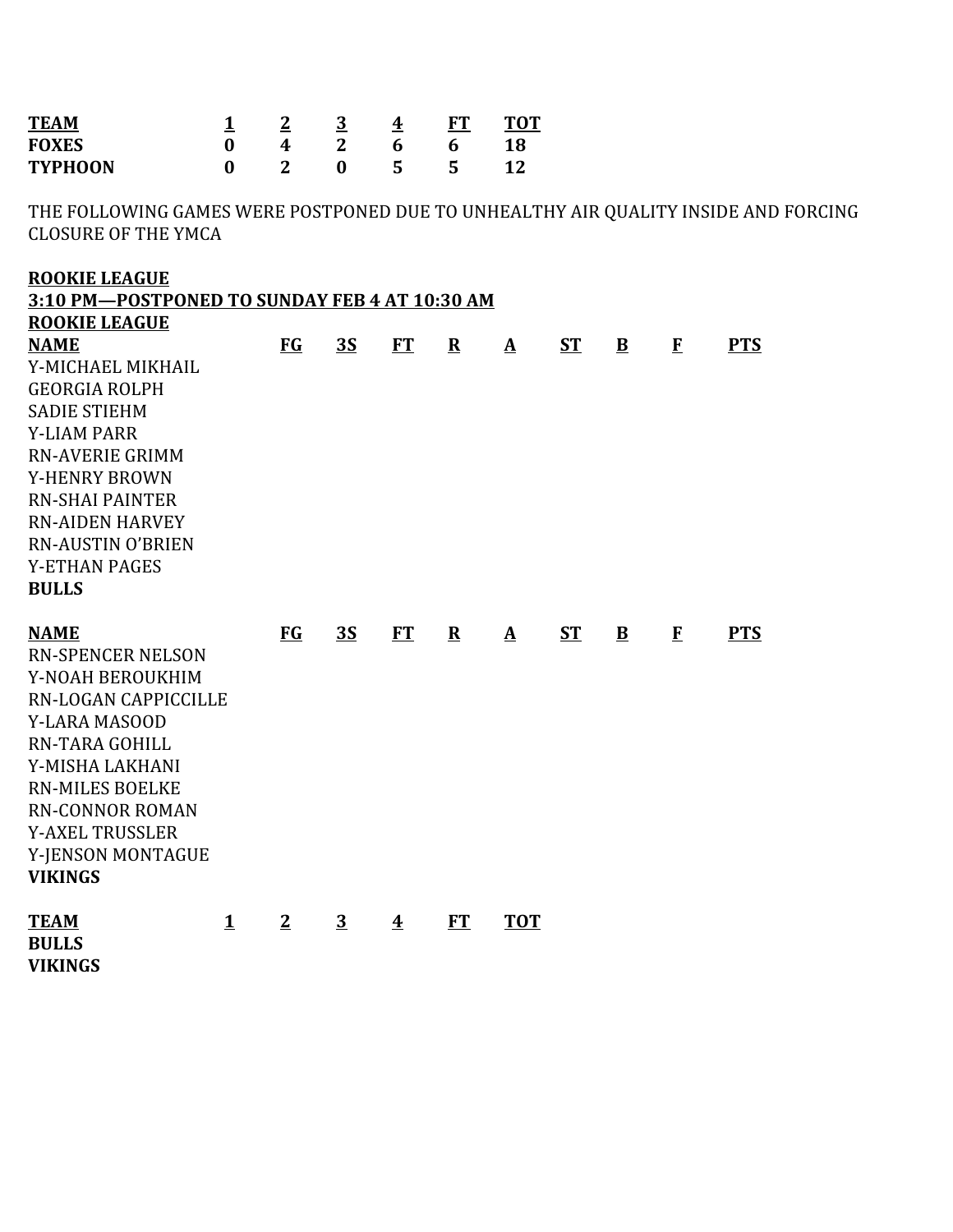| <b>MINOR LEAGUE</b><br>4:20 PM-POSTPONED TO SUNDAY FEB 4 AT 11:40 AM                                                                                                                                                                                          |              |                |                |                         |              |                   |             |                         |          |            |
|---------------------------------------------------------------------------------------------------------------------------------------------------------------------------------------------------------------------------------------------------------------|--------------|----------------|----------------|-------------------------|--------------|-------------------|-------------|-------------------------|----------|------------|
| <b>NAME</b><br><b>RTY-RYAN CHAMBERS</b><br><b>RTY-ERIC PAPAZIAN</b><br><b>Y-ABEL ANTAL</b><br>Y-JACK LOFARO<br><b>RTY-AAYAN LAKHANI</b><br><b>RTY-DARIEN JONES</b><br>Y-AMIEL DOUSTAN<br><b>RTY-GORDEN MCLEAN</b><br><b>HORNETS</b>                           |              | <b>FG</b>      | 3S             | ET                      | $\mathbf{R}$ | $\mathbf{\Delta}$ | <b>ST</b>   | $\mathbf{B}$            | $\bf{F}$ | <b>PTS</b> |
| <b>NAME</b><br><b>Y-JAKE RONN</b><br>Y-JACOB BURROWS<br><b>R-BRENDEN EGHRARI</b><br>Y-EMILIANO SLESARANSKY<br><b>DEAN MANCHEE</b><br><b>OWEN BOELKE</b><br>Y-SASHA YANSEN<br>Y-AIDAN H.-THOMAS<br>Y-NEHEMIAH MISFEN<br><b>RN-MARC PAPAZIAN</b><br><b>RUSH</b> |              | <b>FG</b>      | <u>3S</u>      | ET                      | $\mathbf{R}$ | $\mathbf{\Delta}$ | <b>ST</b>   | $\mathbf{B}$            | $\bf{F}$ | <b>PTS</b> |
| <b>TEAM</b><br><b>HORNETS</b><br><b>RUSH</b><br>5:30 PM-POSTPONED TO TUESDAY FEB 20 AT 5:30 PM                                                                                                                                                                | $\mathbf{1}$ | $\overline{2}$ | $\overline{3}$ | $\overline{\textbf{4}}$ | <b>FT</b>    | <b>TOT</b>        |             |                         |          |            |
| <b>NAME</b>                                                                                                                                                                                                                                                   |              | $FG$           | <u>35</u>      | FT                      | $\mathbf R$  | <u>A</u>          | $S_{\rm T}$ | $\overline{\mathbf{B}}$ | $\bf{F}$ | <b>PTS</b> |
| Y-HUNTER ESPOSITO-DOI<br><b>R-LINCOLN BARNES</b><br><b>Y-TRAVIS WATERS</b><br>Y-TAVIO ESPOSTIO-PORTILLO<br>Y-JAYSON BADUA<br>Y-TOBY SAFCHIK<br><b>Y-SHAWN SIKDER</b><br>Y-GRIFFIN BOCCELLA<br>Y-JONATHAN SHU<br>Y-DOMINIC BOCCELLA                            |              |                |                |                         |              |                   |             |                         |          |            |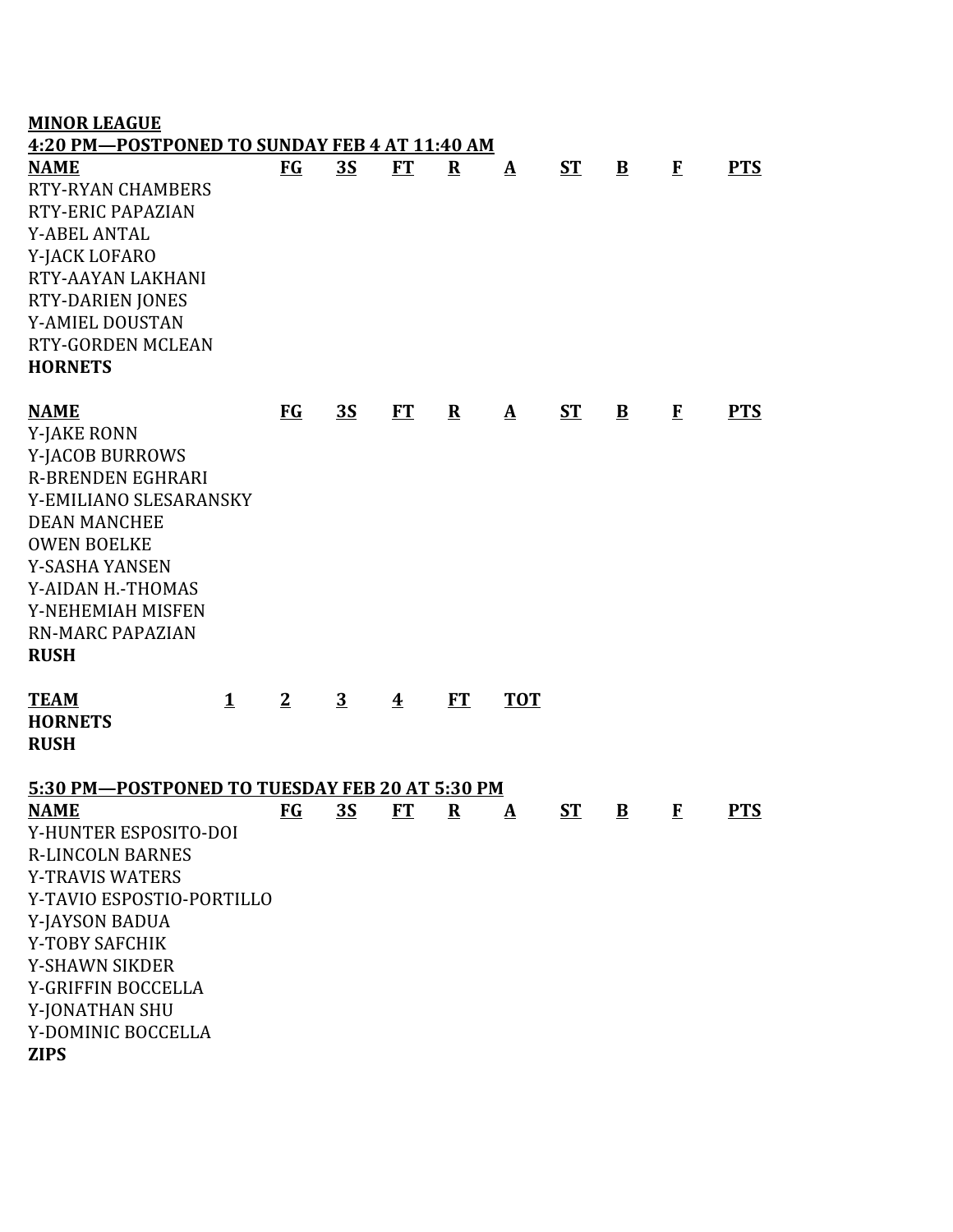| <b>NAME</b>                                   |              | $FG$                               | <u>35</u>      | FT                      | ${\bf R}$ | $\mathbf{\underline{A}}$ | $S_{\rm T}$ | $\overline{\mathbf{B}}$ | $\bf{F}$ | <b>PTS</b> |
|-----------------------------------------------|--------------|------------------------------------|----------------|-------------------------|-----------|--------------------------|-------------|-------------------------|----------|------------|
| <b>Y-MAX LANGER</b>                           |              |                                    |                |                         |           |                          |             |                         |          |            |
| <b>R-WESTON KESLOW</b>                        |              |                                    |                |                         |           |                          |             |                         |          |            |
| RTY-LONDON COLEMAN                            |              |                                    |                |                         |           |                          |             |                         |          |            |
| <b>Y-CORAL IZEN</b>                           |              |                                    |                |                         |           |                          |             |                         |          |            |
| <b>R-ADAM SMILEY</b>                          |              |                                    |                |                         |           |                          |             |                         |          |            |
| <b>R-TOBY GESTETNER</b>                       |              |                                    |                |                         |           |                          |             |                         |          |            |
| <b>Y-TAYLOR CHEN</b>                          |              |                                    |                |                         |           |                          |             |                         |          |            |
| <b>Y-ASSER TEWODROS</b>                       |              |                                    |                |                         |           |                          |             |                         |          |            |
| Y-SEBASTIAN FOUQUETTE                         |              |                                    |                |                         |           |                          |             |                         |          |            |
| <b>JEDI</b>                                   |              |                                    |                |                         |           |                          |             |                         |          |            |
| <b>TEAM</b>                                   | $\mathbf{1}$ | $\overline{2}$                     | $\overline{3}$ | $\overline{\textbf{4}}$ | FT        | <b>TOT</b>               |             |                         |          |            |
| <b>ZIPS</b>                                   |              |                                    |                |                         |           |                          |             |                         |          |            |
| <b>JEDI</b>                                   |              |                                    |                |                         |           |                          |             |                         |          |            |
| 6:40 PM-POSTPONED TO WEDNESDAY FEB 21 At 6:40 |              |                                    |                |                         |           |                          | PM          |                         |          |            |
| <b>NAME</b>                                   |              | <b>FG</b>                          | <b>3S</b>      | <b>FT</b>               | ${\bf R}$ | $\mathbf{\underline{A}}$ | <b>ST</b>   | $\mathbf{B}$            | $\bf{F}$ | <b>PTS</b> |
| Y-YOWHANNES DAGNEW                            |              |                                    |                |                         |           |                          |             |                         |          |            |
| Y-JONATHAN LIN                                |              |                                    |                |                         |           |                          |             |                         |          |            |
| <b>RN-JAIDEN GOHILL</b>                       |              |                                    |                |                         |           |                          |             |                         |          |            |
| <b>KEEAN STOLL</b>                            |              |                                    |                |                         |           |                          |             |                         |          |            |
| Y-AMIR JAHROMI                                |              |                                    |                |                         |           |                          |             |                         |          |            |
| <b>DEAN PHELAN</b>                            |              |                                    |                |                         |           |                          |             |                         |          |            |
| <b>RN-JACOB ESCONTRIAS</b>                    |              |                                    |                |                         |           |                          |             |                         |          |            |
| RTY-MATT SCHOLZE                              |              |                                    |                |                         |           |                          |             |                         |          |            |
| Y-ALEJANDRO POZA                              |              |                                    |                |                         |           |                          |             |                         |          |            |
| Y-VINCENT CHOW                                |              |                                    |                |                         |           |                          |             |                         |          |            |
| <b>RHINOS</b>                                 |              |                                    |                |                         |           |                          |             |                         |          |            |
| <b>NAME</b>                                   |              | $\underline{\mathbf{F}\mathbf{G}}$ | <u>35</u>      | ET                      | ${\bf R}$ | $\mathbf{\Delta}$        | <u>ST</u>   | $\overline{\mathbf{B}}$ | $\bf{F}$ | <b>PTS</b> |
| Y-KENNETH KUN                                 |              |                                    |                |                         |           |                          |             |                         |          |            |
| <b>EMMETT MILES</b>                           |              |                                    |                |                         |           |                          |             |                         |          |            |
| Y-CLARK ELLIOT                                |              |                                    |                |                         |           |                          |             |                         |          |            |
| Y-ARJUN MCINTOSH                              |              |                                    |                |                         |           |                          |             |                         |          |            |
| <b>Y-ALEX WRAY</b>                            |              |                                    |                |                         |           |                          |             |                         |          |            |
| Y-JOE FARZAM                                  |              |                                    |                |                         |           |                          |             |                         |          |            |
| <b>Y-BEN FARZAM</b>                           |              |                                    |                |                         |           |                          |             |                         |          |            |
| <b>Y-MILES AGUILAR</b>                        |              |                                    |                |                         |           |                          |             |                         |          |            |
| Y-SHERWIN SHAHRABI                            |              |                                    |                |                         |           |                          |             |                         |          |            |
| Y-JOEY LITTLE                                 |              |                                    |                |                         |           |                          |             |                         |          |            |
| <b>REDHAWKS</b>                               |              |                                    |                |                         |           |                          |             |                         |          |            |